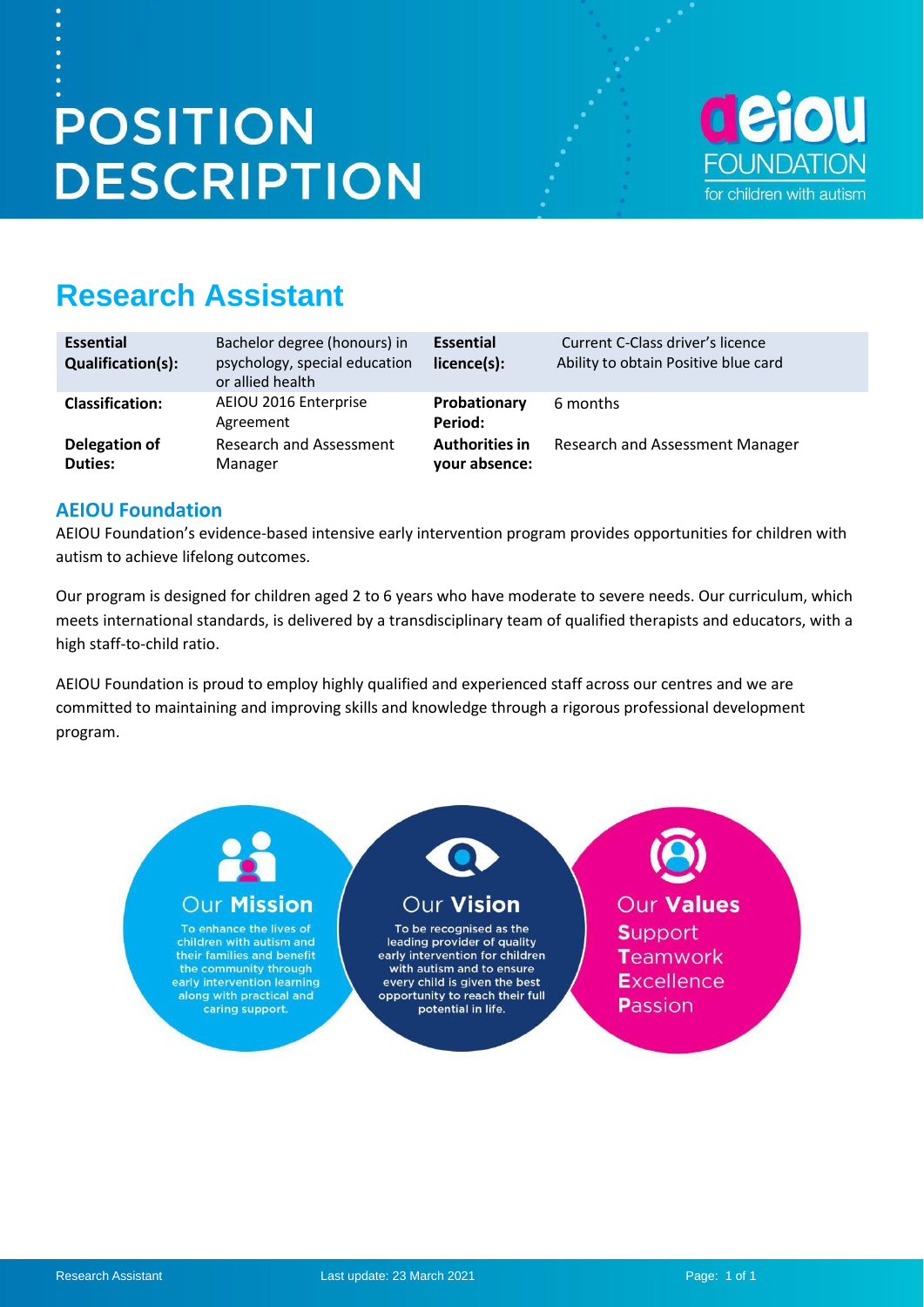#### **Reporting Relationships**



Other key relationships include AEIOU Centre Managers, AEIOU staff, children, families, the research team, and the broader community.

#### **Position Purpose**

The position will work as a member of the research team to assist to conduct research and develop resources, relevant to the provision of early learning and care to children with autism.

#### **Responsibilities**

| • Assist with coordination of current research<br>$\bullet$<br>projects<br>$\bullet$<br>Develop and maintain links with AEIOU staff,<br>children, families and the broader research<br>community<br>Maintain assessment and research data<br>Data analysis and scientific writing of research data<br>Contribute to the writing of research proposals,<br>reports and journal articles | Develop resources to educate child-care staff,<br>parents and allied health professionals<br>Undertake appropriate administrative tasks<br>Work independently as well as within a team<br>Assist with the organisational requirements of the<br>AEIOU Research and Innovation Committee (ARIC) |
|----------------------------------------------------------------------------------------------------------------------------------------------------------------------------------------------------------------------------------------------------------------------------------------------------------------------------------------------------------------------------------------|------------------------------------------------------------------------------------------------------------------------------------------------------------------------------------------------------------------------------------------------------------------------------------------------|
|----------------------------------------------------------------------------------------------------------------------------------------------------------------------------------------------------------------------------------------------------------------------------------------------------------------------------------------------------------------------------------------|------------------------------------------------------------------------------------------------------------------------------------------------------------------------------------------------------------------------------------------------------------------------------------------------|

### **Organisational responsibilities**

| • To comply with all AEIOU policies and procedures<br>at all times                                               | • To promote AEIOU to the local and wider<br>communities a commitment to work as an                                                         |
|------------------------------------------------------------------------------------------------------------------|---------------------------------------------------------------------------------------------------------------------------------------------|
| • A commitment to meeting and exceeding client<br>expectations                                                   | effective team member<br>• To assist team members in understanding and                                                                      |
| • To adopt and embrace AEIOU's values                                                                            | responding to challenges, change and conflict                                                                                               |
| • To recognise and acknowledge the constraints that<br>affect AEIOU and assist in making in necessary<br>changes | • To ensure that all communication is completed in a<br>professional and polite manner<br>To follow and practice correct fire and emergency |
| • To ensure the environment is kept in a safe and<br>hygienic state at all times                                 | evacuation procedures                                                                                                                       |